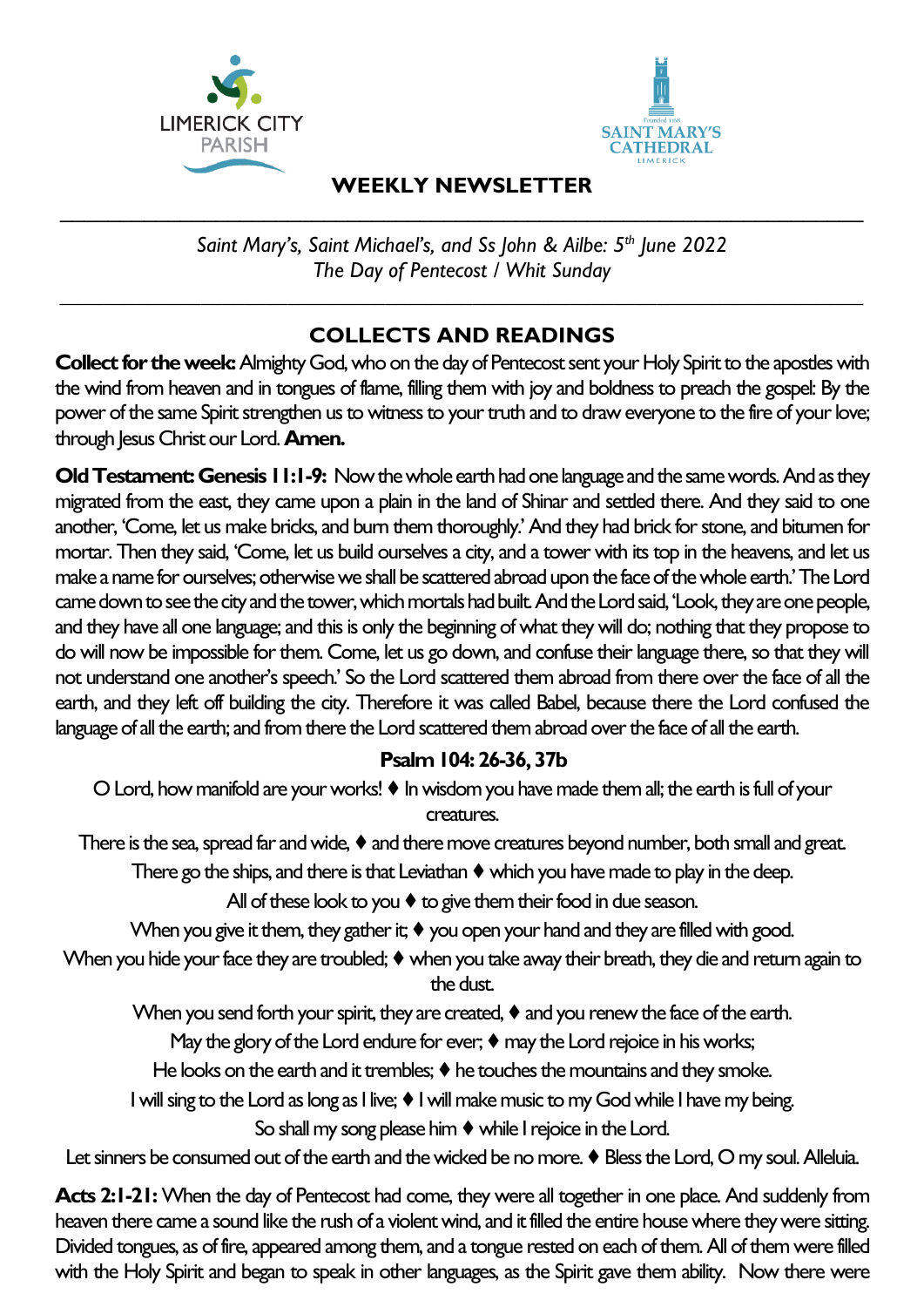devout Jews from every nation under heaven living in Jerusalem. And at this sound the crowd gathered and was bewildered, because each one heard them speaking in the native language of each. Amazed and astonished, they asked, 'Are not all these who are speaking Galileans? And how is it that we hear, each of us, in our own native language? Parthians, Medes, Elamites, and residents of Mesopotamia, Judea and Cappadocia, Pontus and Asia, Phrygia and Pamphylia, Egypt and the parts of Libya belonging to Cyrene, and visitors from Rome, both Jews and proselytes, Cretans and Arabs – in our own languages we hear them speaking about God's deeds of power.' All were amazed and perplexed, saying to one another, 'What does this mean?' But others sneered and said, 'They are filled with new wine.' But Peter, standing with the eleven, raised his voice and addressed them: 'Men of Judea and all who live in Jerusalem, let this be known to you, and listen to what I say. Indeed, these are not drunk, as you suppose, for it is only nine o'clock in the morning. No, this is what was spoken through the prophet Joel: "In the last days it will be, God declares, that I will pour out my Spirit upon all flesh, and your sons and your daughters shall prophesy, and your young men shall see visions, and your old men shall dream dreams. Even upon my slaves, both men and women, in those days I will pour out my Spirit; and they shall prophesy. And I will show portents in the heaven above and signs on the earth below, blood, and fire, and smoky mist. The sun shall be turned to darkness and the moon to blood, before the coming of the Lord's great and glorious day. Then everyone who calls on the name of the Lord shall be saved."

**Gospel: St John 14: 8-17, 25-27:** Philip said to Jesus, 'Lord, show us the Father, and we will be satisfied.' Jesus said to him, 'Have I been with you all this time, Philip, and you still do not know me? Whoever has seen me has seen the Father. How can you say, "Show us the Father"? Do you not believe that I am in the Father and the Father is in me? The words that I say to you I do not speak on my own; but the Father who dwells in me does his works. Believe me that I am in the Father and the Father is in me; but if you do not, then believe me because of the works themselves. Very truly, I tell you, the one who believes in me will also do the works that I do and, in fact, will do greater works than these, because I am going to the Father. I will do whatever you ask in my name, so that the Father may be glorified in the Son. If in my name you ask me for anything, I will do it. 'If you love me, you will keep my commandments. And I will ask the Father, and he will give you another Advocate, to be with you for ever. This is the Spirit of truth, whom the world cannot receive, because it neither sees him nor knows him. You know him, because he abides with you, and he will be in you. 'I have said these things to you while I am still with you. But the Advocate, the Holy Spirit, whom the Father will send in my name, will teach you everything, and remind you of all that I have said to you. Peace I leave with you; my peace I give to you. I do not give to you as the world gives. Do not let your hearts be troubled, and do not let them be afraid.'

**Post-Communion Prayer:** Faithful God, who fulfilled the promises of Easter by sending us your Holy Spirit and opening to every race and nation the way of life eternal: Open our lips by your Spirit, that every tongue may tell of your glory; through Jesus Christ our Lord. **Amen.** 

# **Hymns:**

| <b>Saint Michael's</b> |                  |  |
|------------------------|------------------|--|
| <b>Saint Mary's</b>    | $94$   318   324 |  |

# *Service Notes*

- Services will be recorded and may be viewed online on: *[www.churchservices.tv](http://www.churchservices.tv/)* and the Cathedral website (*[www.saintmaryscathedral.ie](http://www.saintmaryscathedral.ie/)*) within the 90 days following the service. After that time recordings will be destroyed however exceptions may apply and recordings could last longer if the Cathedral required it. Occasional services may be recorded and will be advertised on both websites www.churchservices.tv and *[www.saintmaryscathedral.ie](http://www.saintmaryscathedral.ie/)* and/or other communication channels of the Cathedral). If you would like further information on a particular event, please contact the Cathedral office.
- The New Revised Standard Version (Anglicized Edition)*, copyright 1989, 1995 by the Division of Christian Education of the National Council of the Churches of Christ in the United States of America*
- *Material in this service is reproduced from The Book of Common Prayer under licence, copyright © RCB 2004*
- *One License Number: A-738650*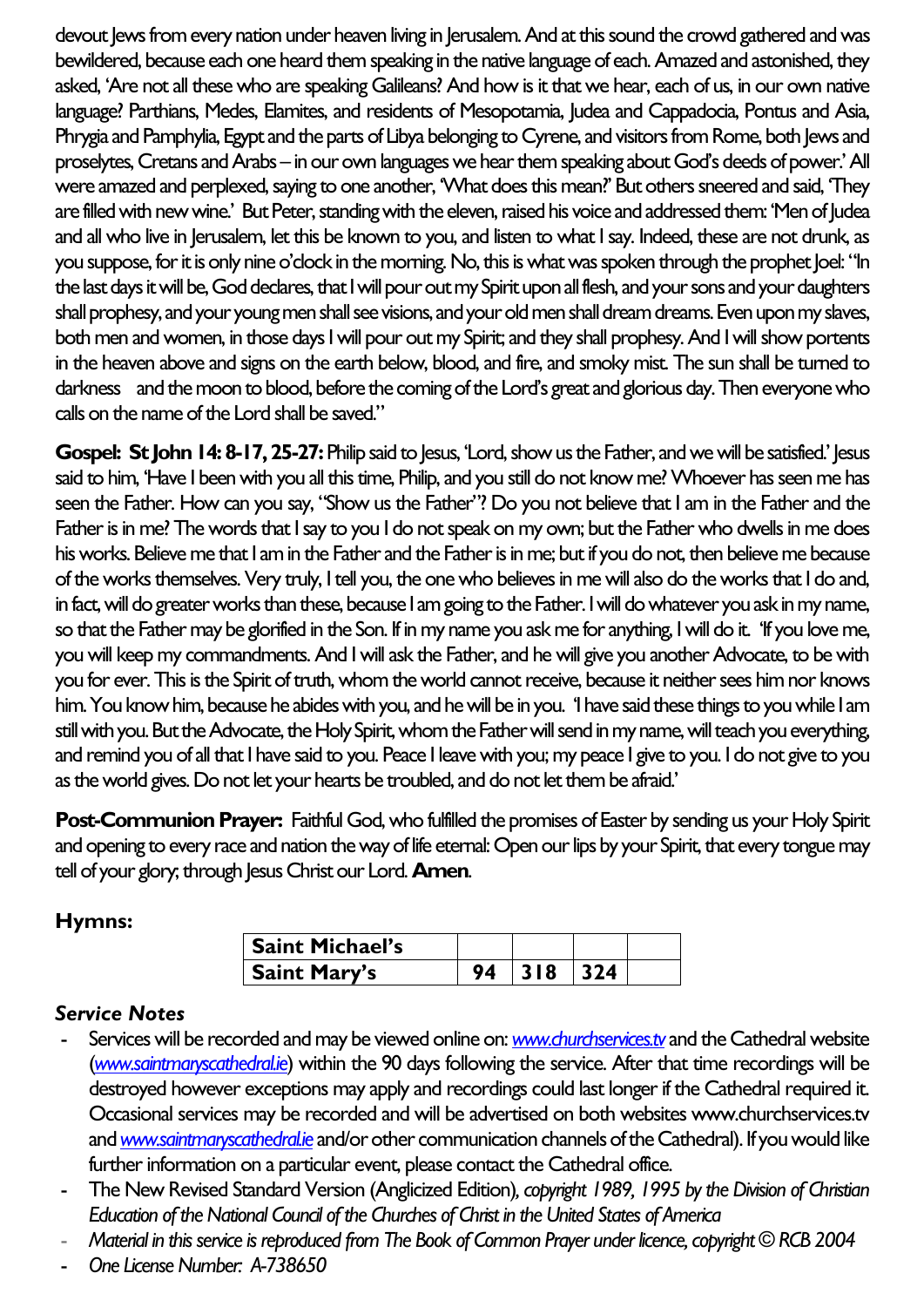#### **Services & Events**:

| <b>Date</b>               | <b>Time</b> | <b>Event</b>                    | <b>Venue</b>              |  |
|---------------------------|-------------|---------------------------------|---------------------------|--|
| Sunday 5 <sup>th</sup>    | 10.00       | <b>Morning Prayer</b>           | Saint Michael's           |  |
| Pentecost                 | 11.15       | <b>Holy Communion</b>           | <b>The Cathedral</b>      |  |
|                           |             | <b>NO SERVICE</b>               | Ss John & Ailbe, Abington |  |
| Monday 6 <sup>th</sup>    | 10.30       | <b>Morning Prayer</b>           | <b>The Cathedral</b>      |  |
| Tuesday 7 <sup>th</sup>   | 10.30       | <b>Morning Prayer</b>           | The Cathedral             |  |
|                           | 13.15       | <b>Lunchtime Concert</b>        | The Cathedral             |  |
|                           | 19.30       | <b>Parish Finance Committee</b> | Zoom                      |  |
| Wednesday 8 <sup>th</sup> | 10.30       | <b>Morning Prayer</b>           | The Cathedral             |  |
| Thursday 9th              | 10.30       | <b>Holy Communion</b>           | The Cathedral             |  |
| Friday 10th               | 10.30       | <b>Morning Prayer</b>           | <b>The Cathedral</b>      |  |
| Saturday II <sup>th</sup> | 10.30       | <b>Morning Prayer</b>           | The Cathedral             |  |
|                           | 14.00       | Grounds Clean Up                | Ss John & Ailbe, Abington |  |
| Sunday 12th               | 10.00       | <b>Holy Communion</b>           | Saint Michael's           |  |
| <b>Trinity Sunday</b>     | 11.00       | <b>Morning Prayer</b>           | Ss John & Ailbe, Abington |  |
|                           | 11.15       | <b>Matins and Baptism</b>       | <b>The Cathedral</b>      |  |

#### **THIS WEEK'S NOTICES**

**A message about Parish Finances from the Dean:** The Select Vestry and I are humbled and deeply appreciative of the generous support provided by the parish, in particular since March 2020. I have invited the Chairman of the Parish Finance Committee, Mr Keith Morrow, to add a few words on behalf of the Select Vestry. He writes,

*Over the last number of years, a significant proportion of givers have moved to direct giving (ie Standing Orders) and we are extremely grateful of this, as it is a huge help to the finance committee in budgeting for the year ahead. The Select Vestry and Finance Committee wish to place on record their profound thanks to the parishioners of Limerick City Parish for their continued and generous support of the parish through their sustained financial giving. I wish to also wish to express my thanks to my colleagues on the Finance Committee for their work over the past year.*

**Diocesan Council for Mission:** Will meet in the Woodlands Hotel, Adare on Thursday 9<sup>th</sup> June at 8pm. All are welcome to attend.

**The Cathedral Graveyard:** We are fortunate to have such a beautiful and peaceful space right in the middle of the city. In recent times the grounds have been enhanced by the inclusion of a wild-flower garden, new seating and planting. If you would like to make a donation towards the upkeep of the grounds, please do so through the Cathedral office or contact Lindsay Boyle or the Dean.

**Prayers for exams:** As we approach the end of the School year, we hold in Prayer all those sitting exams. For those preparing such events – remember it is only an exam and we are all here to support you. The following prayer is for use by all those sitting an examination –

Dear Lord, I want to do my best to fulfil the potential you have given me. Help me:

- to stay calm
- to keep things in perspective and be content with the best I can do on the day
- to look out for my friends who need a bit of encouragement, and
- to always remember that the real test is how closely I can follow in your way**.**

**The Cathedral Welcome desk:** Are you interested in being part of the welcome team? Please speak with the Dean and/or Noreen Ellerker.